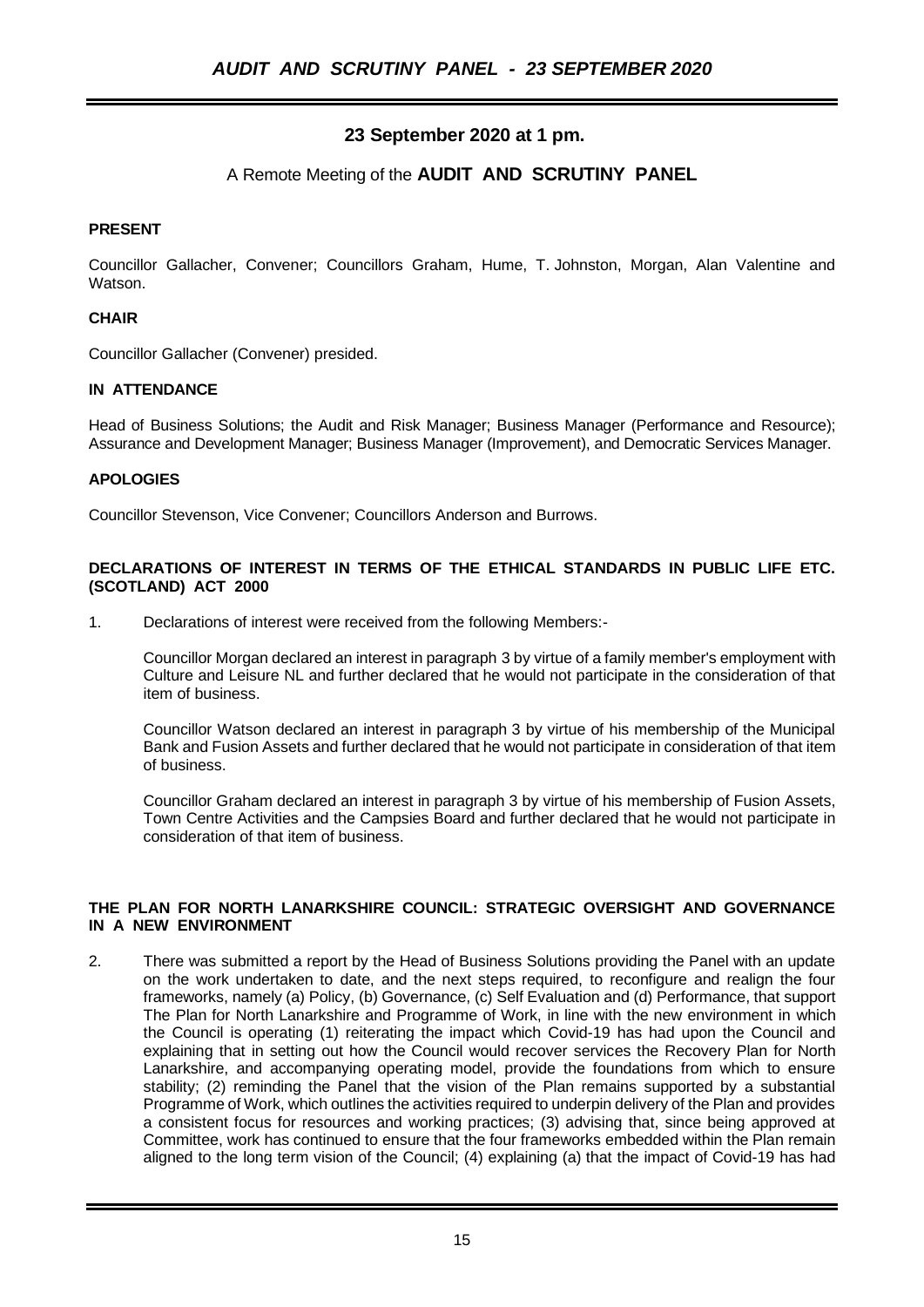an impact on the delivery of planned day to day service activities and the achievement of the shared ambition and (b) that work now required to be undertaken to reconfigure and realign the four frameworks in line with the new environment in which the Council finds itself operating; (5) providing an update on work in relation to each of the four frameworks together with details of future actions and next steps, and (6) attaching, as Appendices to the report, further information for the Panel in relation to performance.

Susan Lawrie spoke to the report and referred the Panel to an accompanying Spreadsheet providing Performance Data for services across the Council.

Discussion took place regarding the ability of the Council to achieve the outcomes detailed in The Plan given that a number of actions require external organisations to complete this work and the Panel also gave thought to whether benchmarking information regarding performance against comparator Councils was, at this time, of value.

The Convener intimated that she would discuss with officers the matter of benchmarking data and would request that a note be issued to Members of the Panel on the reasoning why there had been changes to the Council's position when benchmarked against comparator authorities.

Thereafter, the Panel agreed:-

- (1) that the process update and next steps for each of the four frameworks be noted;
- (2) that the performance presented in the Excel spreadsheet accompanying the report be noted, and
- (3) that otherwise, the contents of the report be noted.

**Prior to consideration of the following item of business, the following declarations of interest had been made:-**

**Councillor Morgan had declared an interest in the following item of business by virtue of the employment of a family member and did not participate in consideration of the following item of business.**

**Councillor Watson had declared an interest in the following item of business by virtue of his membership of the Municipal Bank and Fusion Assets and did not participate in consideration of the following item of business.**

**Councillor Graham had declared an interest in the following item of business by virtue of his membership of Fusion Assets, Town Centre Activities and the Campsies Board and did not participate in consideration of the following item of business.**

#### **SUMMARY OF ALEO LANDSCAPE AND OVERSIGHT ARRANGEMENTS (PROGRAMME OF WORK NUMBER 75.1)**

3. There was submitted a report by the Head of Business Solutions describing the monitoring and reporting arrangements that are in place to ensure that the Council maintains adequate oversight of service delivery and governance arrangements within its Arm's Length providers and presenting an overview of the Arm's Length service delivery landscape together with an update on the Coronavirus response arrangements put in place within each organisation to ensure that proper governance and risk management remains in force during the lockdown period (1) reminding the Panel that Arm's Length External Organisations (ALEOs) are separate legal entities with their own governance and financial management obligations, although the Council remains accountable for service delivery; (2) detailing that it remains essential that information on each organisation's operational and financial performance is routinely reviewed to ensure robust stewardship and quality of service delivery, whilst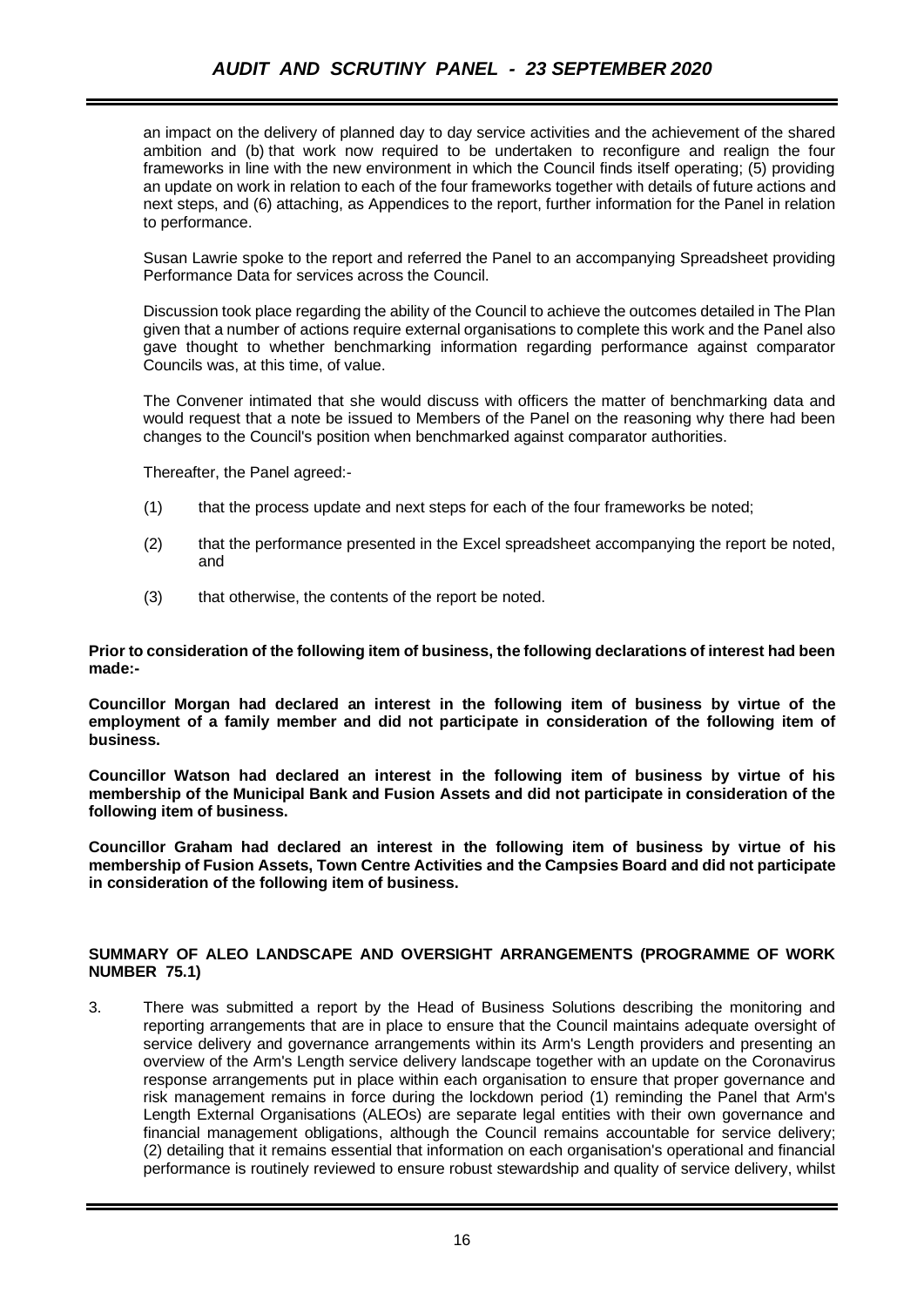also minimising financial, service delivery and reputational risks to the Council; (3) providing a summary of the various activities undertaken by the Council's ALEOs and Strategic Partnership Vehicles together with information on those which were currently in the process of dissolution following previous Council decisions; (4) attaching, at Appendix 1 to the report, companies falling within the scope of the Panel which are each responsible for delivering services or undertaking statutory responsibilities on behalf of the Council; (5) highlighting that a Service Level Agreement or Contracts Work Agreement remains in place between each ALEO and the relevant Council service; (6) reminding the Panel that, during the period 2016 to 2019, the Council had completed separate reviews into each of its ALEOs to ensure that Arm's Length provision remained the most effective service delivery model for the Council and the findings and recommendations from each review were reported separately; (7) outlining the process for ALEO Performance Monitoring and Reporting; (8) listing a number of key considerations which the Panel was recommended to consider in relation to oversight of ALEOs; (9) highlighting that the Policy and Strategy Committee remained responsible for considering the outputs from any further reviews into Arm's Length delivery arrangements, or where the Council was considering the potential merits of a new special purpose vehicle or partnership; (10) detailing the current ALEO Governance, Stewardship and Risk Management arrangements for each organisation, and (11) providing detail on the financial governance and position of each ALEO.

Jennifer Lees spoke to the report, and informed the Panel that as of 22 September 2020 Town Centre Activities had been dissolved and its listing removed from Companies House. Thereafter the Panel agreed:-

- (1) that it be noted that six monthly ALEO Performance Reports, including details of services providing support to individual programmes of work, would be submitted to the relevant Service Committees by Heads of Service in conjunction with Financial Solutions;
- (2) that the assurance in relation to ALEOs Governance, Stewardship and Risk Management arrangements be provided through the submission of a six monthly composite report to the Panel;
- (3) that the service externalisation check list provided to inform consideration of service delivery models be noted, and
- (4) that the Coronavirus response arrangements within individual Arm's Length organisations be noted and that future reports would confirm where service delivery had been resumed and would identify any revisions to governance and/or risk management arrangements as a result of the pandemic and recovery planning.

## **POW-PO75.1(3) STRATEGIC GOVERNANCE FRAMEWORK AND DRAFT ANNUAL GOVERNANCE STATEMENT**

4. There was submitted a report by the Head of Business Solutions providing the Panel with a copy of the draft Annual Governance Statement, together with a progress report on work to assess the robustness of the Strategic Governance Framework (1) explaining that the Council recognises the need for corporate governance and, as such, prepares an Annual Governance Statement in compliance with the Local Authority Accounts (Scotland) Regulations 2014; (2) advising that, to support the Annual Governance Statement and to ensure excellence in governance, accountability and transparency, and in line with the Council's ambitions in the Plan for North Lanarkshire, a Strategic Governance Framework has been developed; to record the strategies, policies, plans, codes, registers and procedures that are employed to direct and control the operations of the Council, and that this framework had been approved by the Panel in February 2020; (3) explaining that work on the Strategic Governance Framework had been delayed by the onset of Covid-19 although progress had been made since with approximately a quarter of the 102 elements in the framework having been assessed as inappropriate for review, and (4) outlining the next steps which include investigating the remaining elements to ensure that the framework remains up to date and will continue until necessary details are obtained.